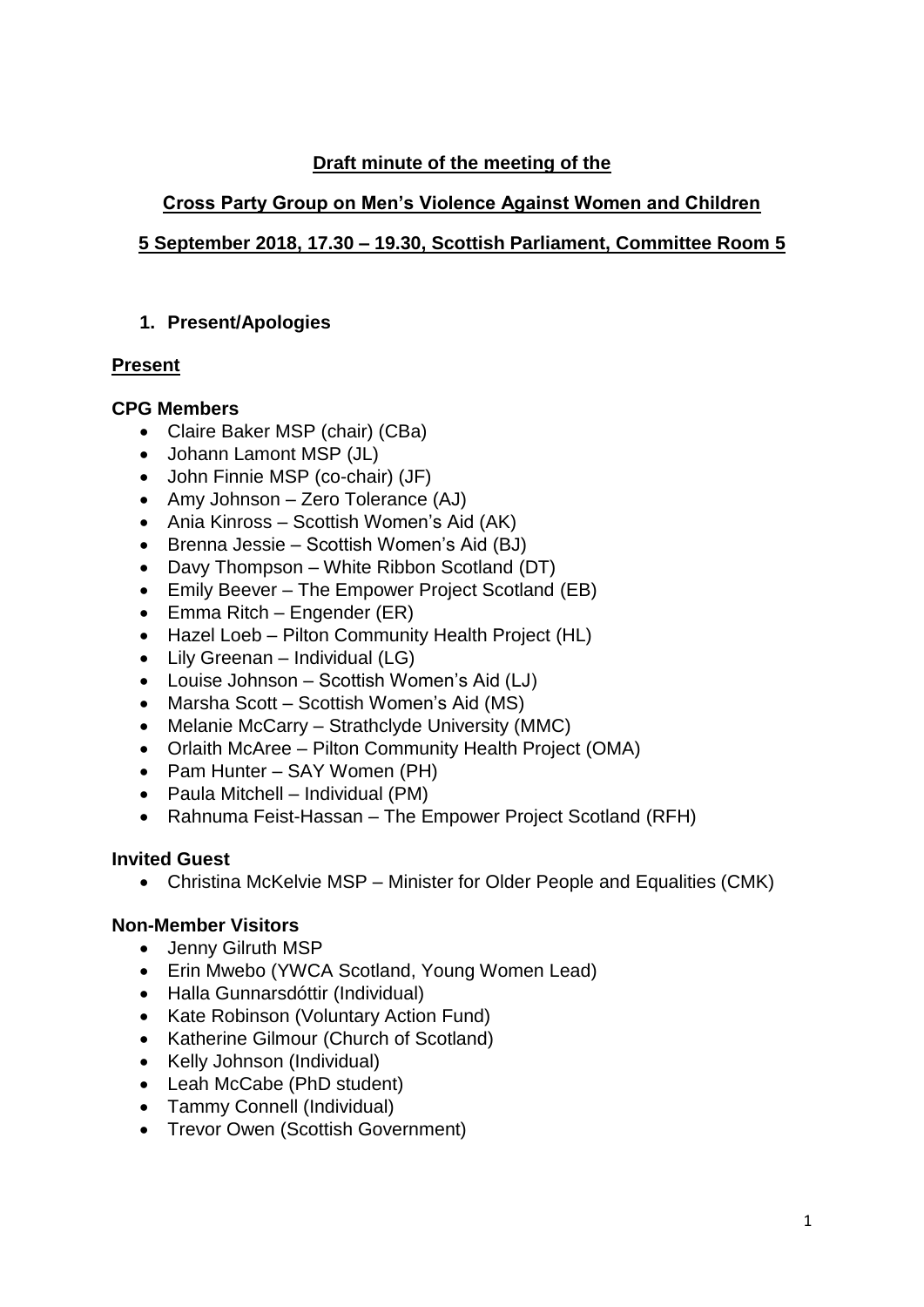#### **Apologies**

- Claudia Beamish MSP (CBe)
- Rhoda Grant MSP
- Rona Mackay MSP
- Tavish Scott MSP
- Ann Hayne NHS Lanarkshire, EVA Services
- George Eckton Individual
- Rachel Adamson Zero Tolerance
- Sarah Weldon Forensic Services, Glasgow

#### **2. Thematic session: Online Abuse and VAWG**

- A. Online Abuse as cyberVAWG: presentation by Marsha Scott (SWA) see Appendix 1 attached. Following the presentation, MS suggested as a follow-up action to look at Scottish Government creating a legislative protection for victims of online abuse.
- B. Online Harassment and Hate Crime: presentation by Emma Ritch (Engender) – see Appendix 2 attached. Following the presentation, ER suggested as a follow-up action to look at creating a stand-alone law criminalising misogyny, rather than adding misogyny as an aggravator in gender-based hate crimes.
- C. Young people and online abuse: presentation by Emily Beever (Empower Project) – see Appendix 3 attached.
- D. Address by Minister for Older People and Equalities

CMK thanked the group's members and attendees for their support to the CPG, which she has previously been member of for over 10 years. She also thanked everyone for the invitation to attend the meeting in her new capacity. On her part, CMK would like to address the following issues in the context of online abuse and VAWG more broadly:

- Which legislative changes are possible within the scope of devolved powers
- Flagging up the issue of gender hostility to Cabinet Secretary for Justice
- Looking at outcomes from the Public Sector Equality Duty (PSED) review and the TIE campaign
- In the context of the Hate Crime legislation review the case for standalone misogyny crime as opposed to gender as an aggravator
- Addressing unconscious bias in education  $-$  as discussed at the previous CPG meeting with the Cabinet Secretary for Education and **Skills**

As a chair of the Equally Safe Joint Strategic Board, CMK will also be responsible for moving the implementation forward. Later in the year, CMK would also like to organise a roundtable discussion on online abuse and misogyny, and would like to invite members of the group to join in. CMK finished her address by stressing that the First Minister is committed to and would like to see a gender equality approach to issues across the board.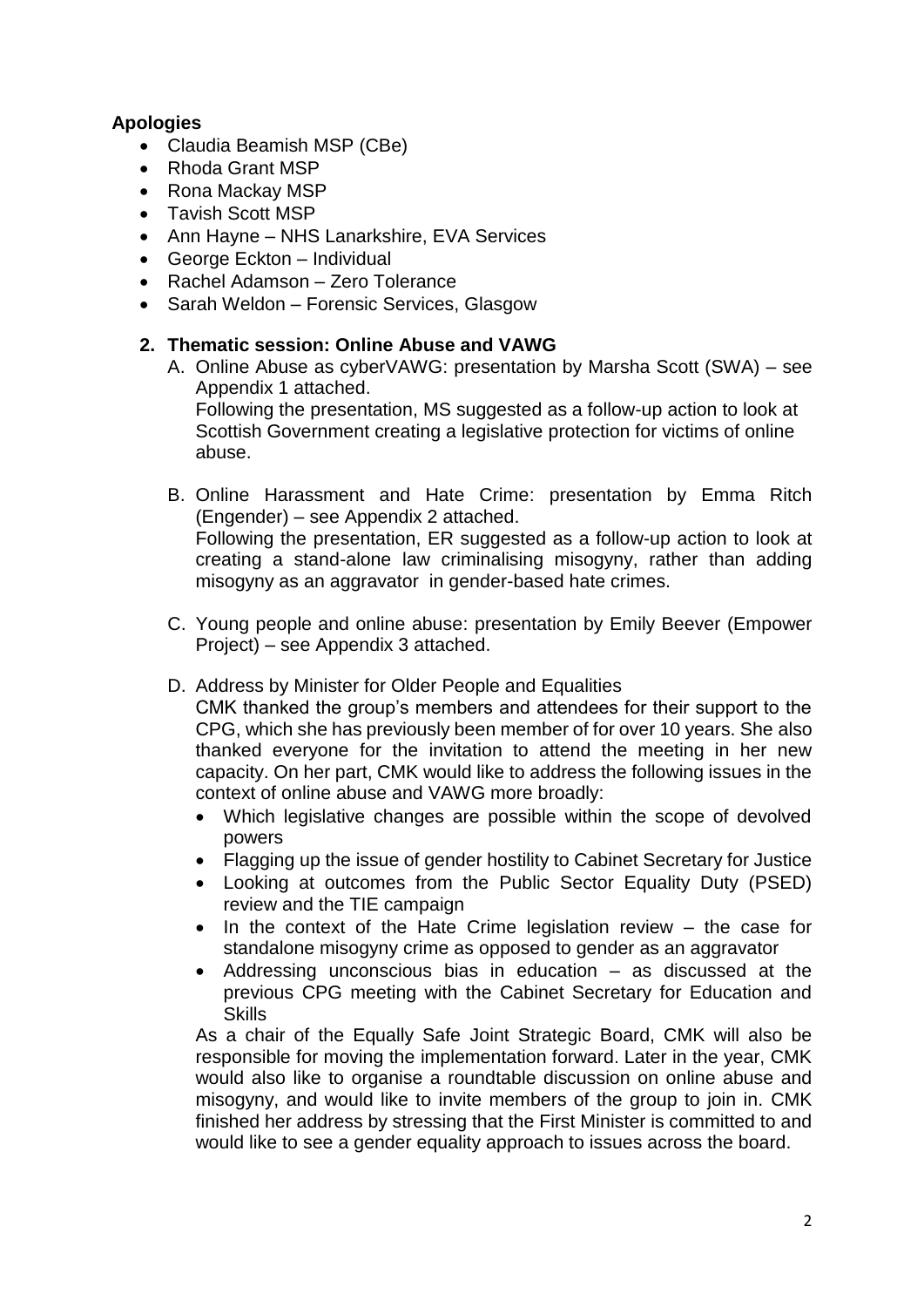The thematic session was followed by a discussion, with the following themes emerging:

- YP needs as individuals engaging in consensual relationships: more spaces to discuss relationships and consent with adults of the same gender; concerns about criminalisation and/or being reported by a 3rd party: legal age of consent within the current cultural context
- Existing gaps: inadequate provision of mental health services, particularly for YP; lack of education, tailored provision and engagement with minoritised YP; insufficient data and evidence (particularly Scotland-based and gendered research)
- Online harassment and cyberVAWG as an intergenerational issue: balance between non-criminalising YP and sanctions for perpetrators; protection for young women without losing sight of the impact on all generations; best approach to prevention, incl. education and legislation

#### **3. Cross-Party Group business**

- A. Action points from the thematic session:
	- a. Systematic review that would compare the existing criminal and civil law, and its implementation, with women's experience of harassment, and identify any gaps in remedy (ER).
	- b. Data gathering: suggested sources include: Scottish Children's Reporters Administration and Crown Office (LJ), HM Inspectorate of Education, and Care Commission (PM). MMC suggested using the [Equally Safe toolkit.](https://www.strath.ac.uk/humanities/schoolofsocialworksocialpolicy/equallysafeinhighereducation/eshetoolkit/) CMK pointed to the recommendations from the ["It's](https://digitalpublications.parliament.scot/Committees/Report/EHRiC/2017/7/6/It-is-not-Cool-to-be-Cruel--Prejudice-based-bullying-and-harassment-of-children-and-young-people-in-schools#Summary-of-Recommendations)  [not cool to be cruel" report](https://digitalpublications.parliament.scot/Committees/Report/EHRiC/2017/7/6/It-is-not-Cool-to-be-Cruel--Prejudice-based-bullying-and-harassment-of-children-and-young-people-in-schools#Summary-of-Recommendations) and SEEMiS, both identifying the need for improved data collection, the [report by Ethel Quayle, University of](https://www.research.ed.ac.uk/portal/en/persons/ethel-quayle(b7a77dee-0119-4720-b41a-9b6b02eb4755).html)  [Edinburgh](https://www.research.ed.ac.uk/portal/en/persons/ethel-quayle(b7a77dee-0119-4720-b41a-9b6b02eb4755).html) was suggested (LJ), existing reports by STAMP Project and Girl Guides, Scottish Government's data on gendered work (CMK). A data review by SGov is needed so that gaps can be addressed.
	- c. MS added that fulfilling actions from the previous thematic session would allow for improved data collection.
- B. Approval of Minutes**:** minutes of CPG May 30 2018 were approved (proposed by MS and seconded by PM).
- C. Matters arising from minutes:
	- a. MS thanked everyone who has commented on the draft of suggested actions for the attention of Cabinet Secretary for Education & Skills. The comments will be incorporated as possible into the draft and distributed with the minutes of the current meeting. MS also expressed her gratitude to the office bearers in advance for helping to bring the actions to the attention of the Cabinet Secretary.